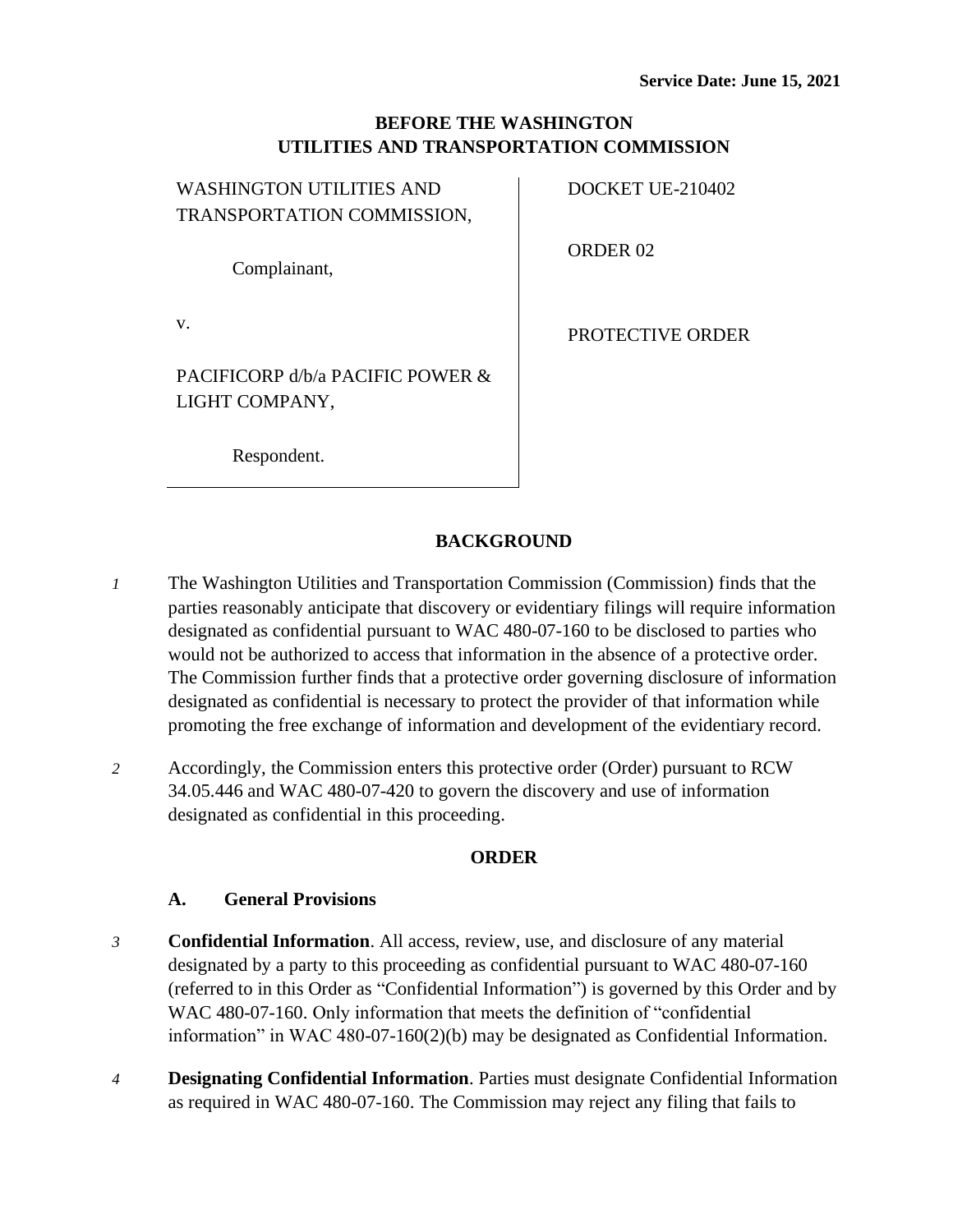### **DOCKET UE-210402 PAGE 2 ORDER 02**

properly designate or mark Confidential Information or that designates clearly public information as confidential.

*5* **Limitation on Use**. A party or a party's counsel or expert may review, use, or disclose information designated as Confidential Information by another party only for purposes of this proceeding.

### **B. Disclosure of Confidential Information**

- *6* **Persons Permitted Access**. No person bound by this Order may disclose information designated as Confidential Information by another party to anyone other than the Commissioners, Commission Staff, the presiding officer(s), and, subject to the requirements in paragraph 7 below, counsel for each of the parties to this proceeding, each such counsel's administrative staff, and persons designated by the parties as their experts in this proceeding. No expert who requests access to Confidential Information other than members of Commission Staff or Public Counsel may be an officer, director, direct employee, major shareholder, or principal of any party or any competitor of any party unless the provider of the Confidential Information waives this restriction. Any dispute concerning persons entitled to access Confidential Information must be brought before the presiding officer for resolution.
- *7* **Non-disclosure Agreement**. Before being allowed access to any Confidential Information disclosed in this docket, each counsel or expert must agree to comply with and be bound by this Order by executing, filing, and serving Exhibit A (counsel) or Exhibit B (expert) attached to this Order (collectively, Non-disclosure Agreement). A counsel's administrative staff need not execute a Non-disclosure Agreement if counsel agrees to be responsible for any violation of this Order that results from his or her staff's conduct. If the provider of the Confidential Information objects to allowing any expert to have access to such information, that party must complete the applicable portion of the Non-disclosure Agreement for that expert, timely file it with the Commission, and serve all parties. A party waives objection to allowing access to Confidential Information to an expert who has executed a Non-disclosure Agreement if the party fails to comply with this requirement.
- *8* **Access to Confidential Information**. Parties must comply with the requirements in WAC 480-07-160 and WAC 480-07-420 when providing documents containing Confidential Information to the Commission or persons who have executed a Nondisclosure Agreement. Persons who have executed a Non-disclosure Agreement agree that they will exercise all reasonable diligence to protect Confidential Information from disclosure to unauthorized persons.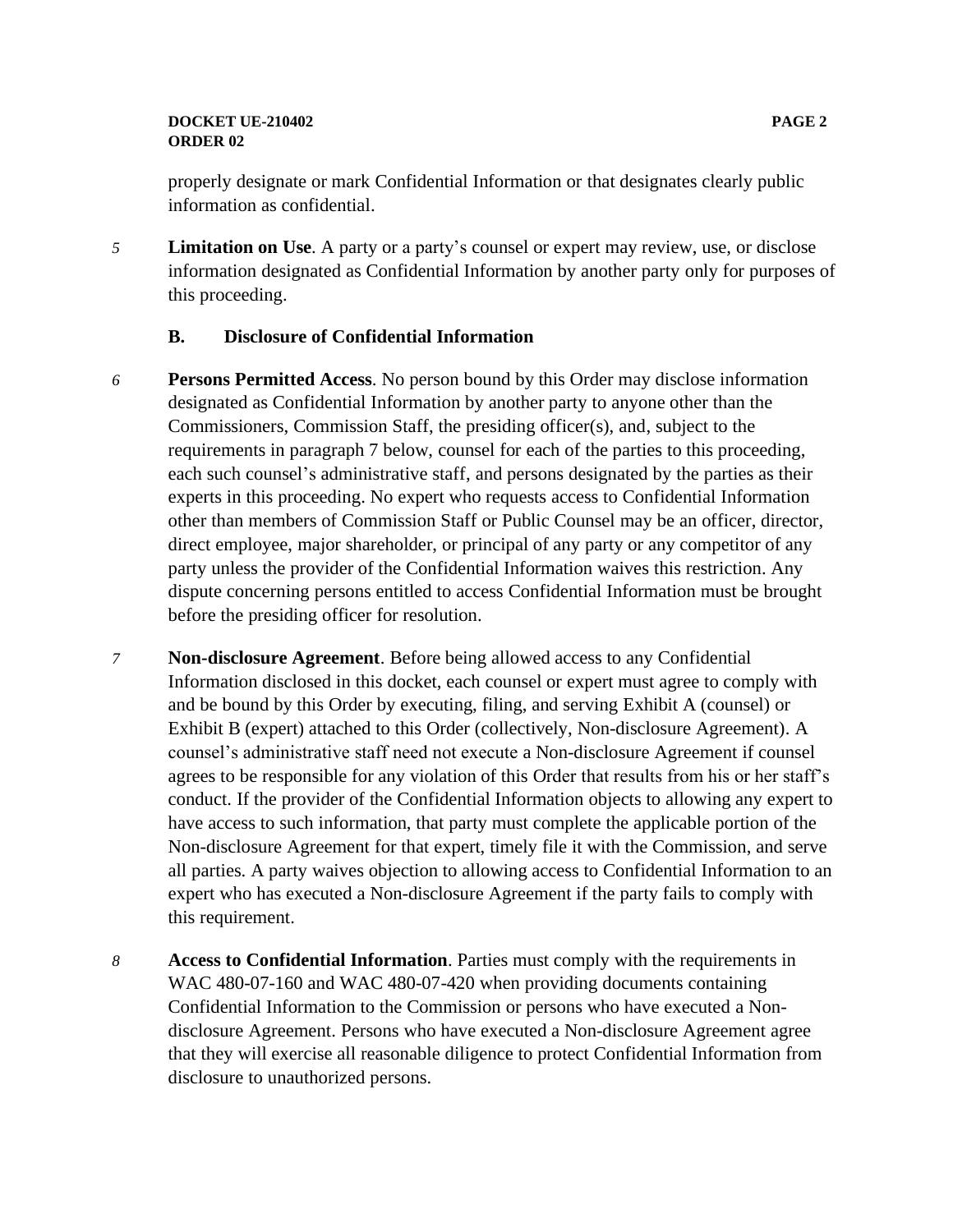### **DOCKET UE-210402 PAGE 3 ORDER 02**

# **C. Use of Confidential Information**

- *9* **Reference to Confidential Information**. Any public reference to Confidential Information during any part of this proceeding including, but not limited to, in motions, briefs, arguments, direct testimony, cross-examination, rebuttal, and proposed offers of proof, must not disclose the content or substance of that information, directly or indirectly. To the extent not addressed in this Order or WAC 480-07-160, the parties must negotiate how best to prevent unauthorized disclosure of Confidential Information with the goal of protecting each party's rights with respect to Confidential Information while allowing all parties the latitude to present the evidence necessary to support their respective cases and to maximize the information available to the public. If the parties cannot reach agreement about how to use or refer to Confidential Information without disclosing it in violation of this Order, they must notify the presiding officer, who will determine the arrangements to protect the Confidential Information to ensure that all parties are afforded their full due process rights, including the right to cross-examine witnesses.
- *10* Counsel or other representative of any party that intends to disclose Confidential Information during oral testimony, cross-examination, or argument must give such prior notice as is feasible to the provider of that information and the presiding officer. That notice, at a minimum, must permit the presiding officer an opportunity to clear the hearing room of persons not bound by this Order or to take other action as is appropriate in the circumstances.
- *11* **Right to Challenge Admissibility**. Nothing in this Order may be construed to restrict any party's right to challenge the admissibility or use of any Confidential Information on any ground other than confidentiality, including but not limited to competence, relevance, or privilege.
- *12* **Right to Challenge Confidential Designation**. Any party by motion or the Commission on its own initiative may challenge a party's designation of information as confidential under WAC 480-07-160 and this Order. The presiding officer will conduct an *in camera* hearing to determine the propriety of the designation. The burden of proof to show that such information is properly designated as confidential is on the party that made that designation. Pending a Commission determination, the challenged Confidential Information shall be treated in all respects as protected under the terms of this Order. The presiding officer will make his or her determination orally on the record or in a written order.
- *13* If the presiding officer determines the challenged information is not entitled to protection under this Order and WAC 480-07-160, the information will continue to be protected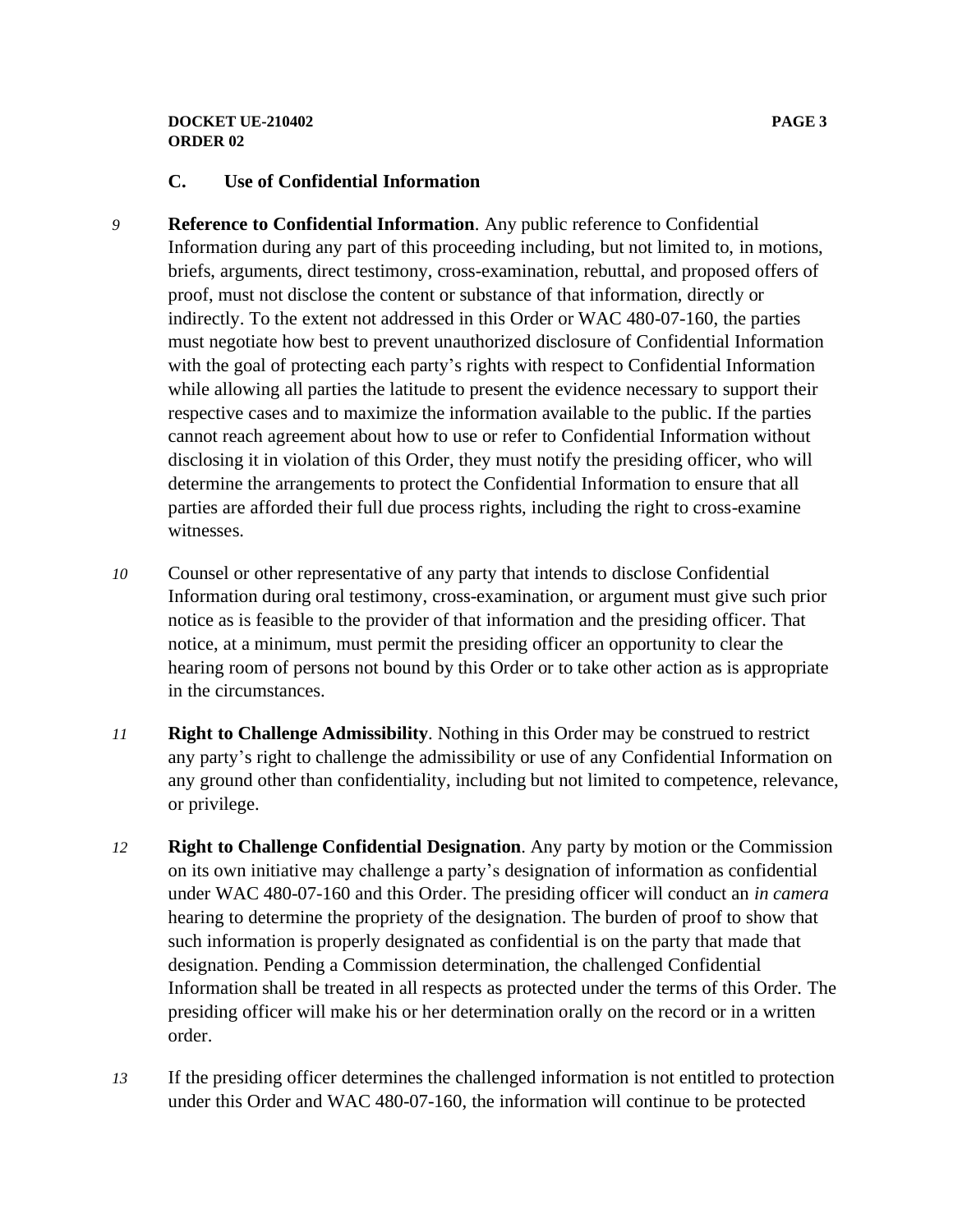#### **DOCKET UE-210402 PAGE 4 ORDER 02**

under this Order for 10 days from the date of the presiding officer's determination. If a party seeks administrative review of a determination by a presiding officer other than the Commissioners within that time, the Commission will stay the determination pending an order from the Commission. If the Commission upholds the determination on review, in whole or in part, the information will continue to be protected under this Order for 10 days from the date of the Commission order. If no party seeks administrative or judicial review of the presiding officer's determination within 10 days, or if no reviewing court enters an order protecting the challenged information from disclosure within 10 days of a final Commission determination, the Commission will require the challenged information to be refiled without the confidential designation or otherwise treated as public information.

- *14* **Admission of Confidential Information Under Seal**. The portions of the record of this proceeding containing Confidential Information will be sealed for all purposes, including administrative and judicial review, unless such Confidential Information is released from the restrictions of this Order, either through the agreement of the parties or pursuant to a lawful order of the Commission or of a court having jurisdiction to do so.
- *15* **Return of Confidential Information**. Within 30 days following the conclusion of this proceeding, including any administrative or judicial review, every person who has executed a Non-disclosure Agreement and possesses or controls any Confidential Information disclosed by another party (including personal notes that make substantive reference to that Confidential Information), either must return all such Confidential Information to the party that provided it or must certify in writing that all copies and substantive references to that information in notes have been destroyed; PROVIDED, that counsel may retain exhibits that contain Confidential Information as counsel records subject to the terms and conditions of this Order.
- *16* **Freedom of Information Laws**. Until the Commission or any court having jurisdiction finds that any particular Confidential Information is not properly designated as confidential pursuant to WAC 480-07-160, the Commission expects any federal agency that has access to or receives copies of the Confidential Information to treat that information as within the exemption from disclosure provided in the Freedom of Information Act at 5 U.S.C. § 552 (b)(4); the Commission also expects any Washington state agency that has access to or receives copies of the Confidential Information to treat that information as being within the exemption from disclosure provided in RCW 42.56.210.
- *17* **Notice of Compelled Production in Other Jurisdictions**. If a person who has executed a Non-disclosure Agreement is compelled to produce documents containing Confidential Information in any regulatory or judicial proceeding by the body conducting the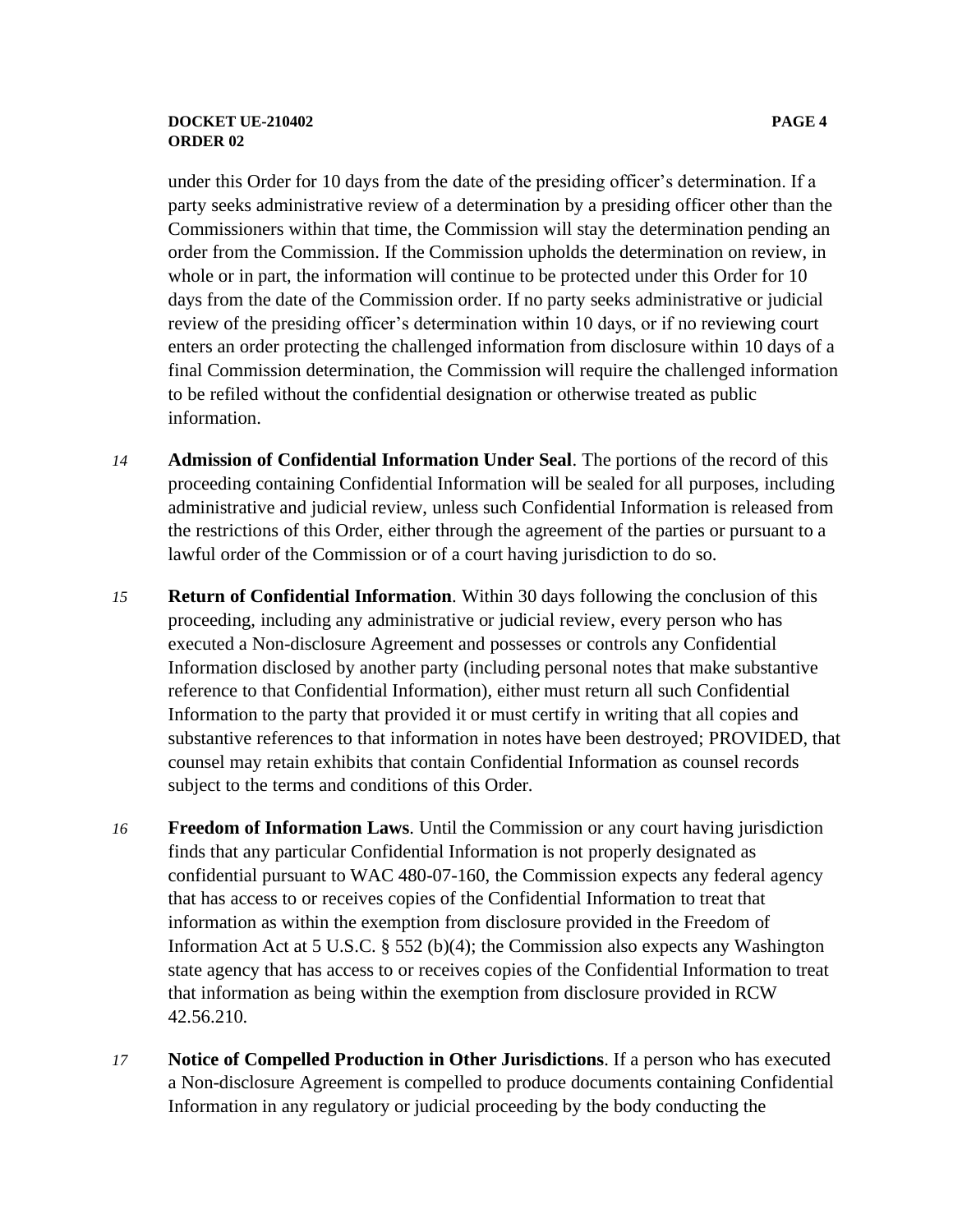### **DOCKET UE-210402 PAGE 5 ORDER 02**

proceeding, the person must provide notice to the party that provided the Confidential Information. Such Confidential Information must not be produced for at least five business days following such notice to permit the party that provided the information an opportunity to defend the protected status of the material before the regulatory or judicial body that would otherwise compel production. Disclosure after that date, in compliance with an order compelling production, is not a violation of this Order.

- *18* **Modification**. The Commission may modify this Order on motion of a party or on its own motion upon reasonable prior notice to the parties and an opportunity for hearing.
- *19* **Violation of this Order**. Violation of this Order by any party to this proceeding or by any other person bound by this Order by unauthorized use or unauthorized disclosure of Confidential Information may subject such party or person to liability for damages and shall subject such party to penalties as generally provided by law.

DATED at Lacey, Washington, and effective June 15, 2021.

### WASHINGTON UTILITIES AND TRANSPORTATION COMMISSION

*/s/ Michael S. Howard* Michael S. Howard Administrative Law Judge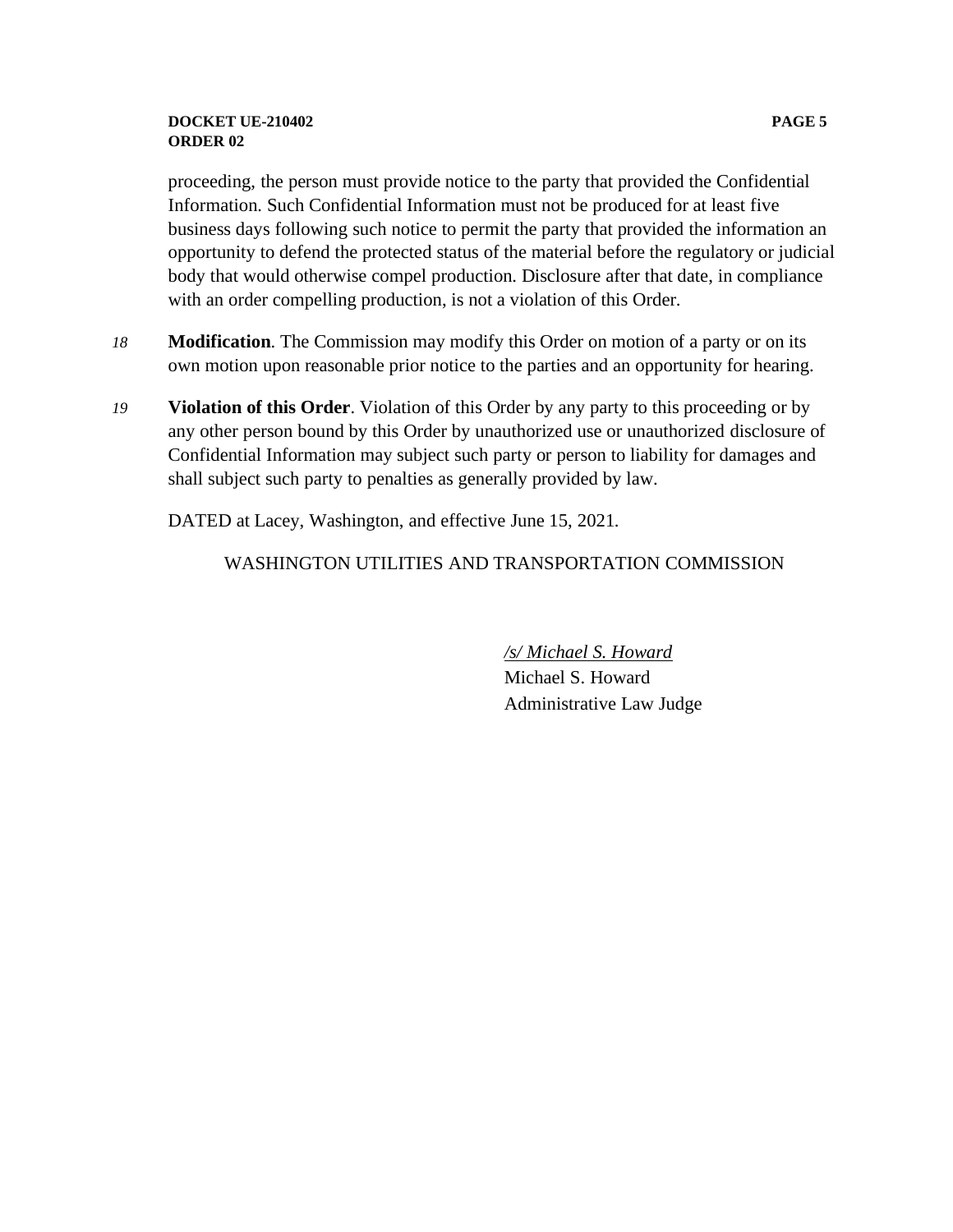# **EXHIBIT A (ATTORNEY AGREEMENT)**

# AGREEMENT CONCERNING CONFIDENTIAL INFORMATION IN DOCKET UE-210402 BEFORE THE WASHINGTON UTILITIES AND TRANSPORTATION COMMISSION

| $\sim$ , as attorney in                                                                       |           |
|-----------------------------------------------------------------------------------------------|-----------|
| this proceeding for                                                                           | (party to |
| this proceeding) agree to comply with and be bound by the Protective Order entered by         |           |
| the Washington Utilities and Transportation Commission in Docket UE-210402, and               |           |
| acknowledge that I have reviewed the Protective Order and fully understand its terms and      |           |
| conditions. I further agree to be responsible for any violations of the Protective Order that |           |
| result from the conduct of administrative staff I allow to have access to Confidential        |           |
| Information.                                                                                  |           |
|                                                                                               |           |

\_\_\_\_\_\_\_\_\_\_\_\_\_\_\_\_\_\_\_\_\_\_\_\_\_\_\_\_\_\_\_\_\_\_\_\_\_\_\_ \_\_\_\_\_\_\_\_\_\_\_\_\_\_\_\_\_\_\_\_\_\_\_\_\_\_\_

\_\_\_\_\_\_\_\_\_\_\_\_\_\_\_\_\_\_\_\_\_\_\_\_\_\_\_\_\_\_\_\_\_\_\_\_\_\_\_

| Signature | Date |
|-----------|------|
|-----------|------|

Address